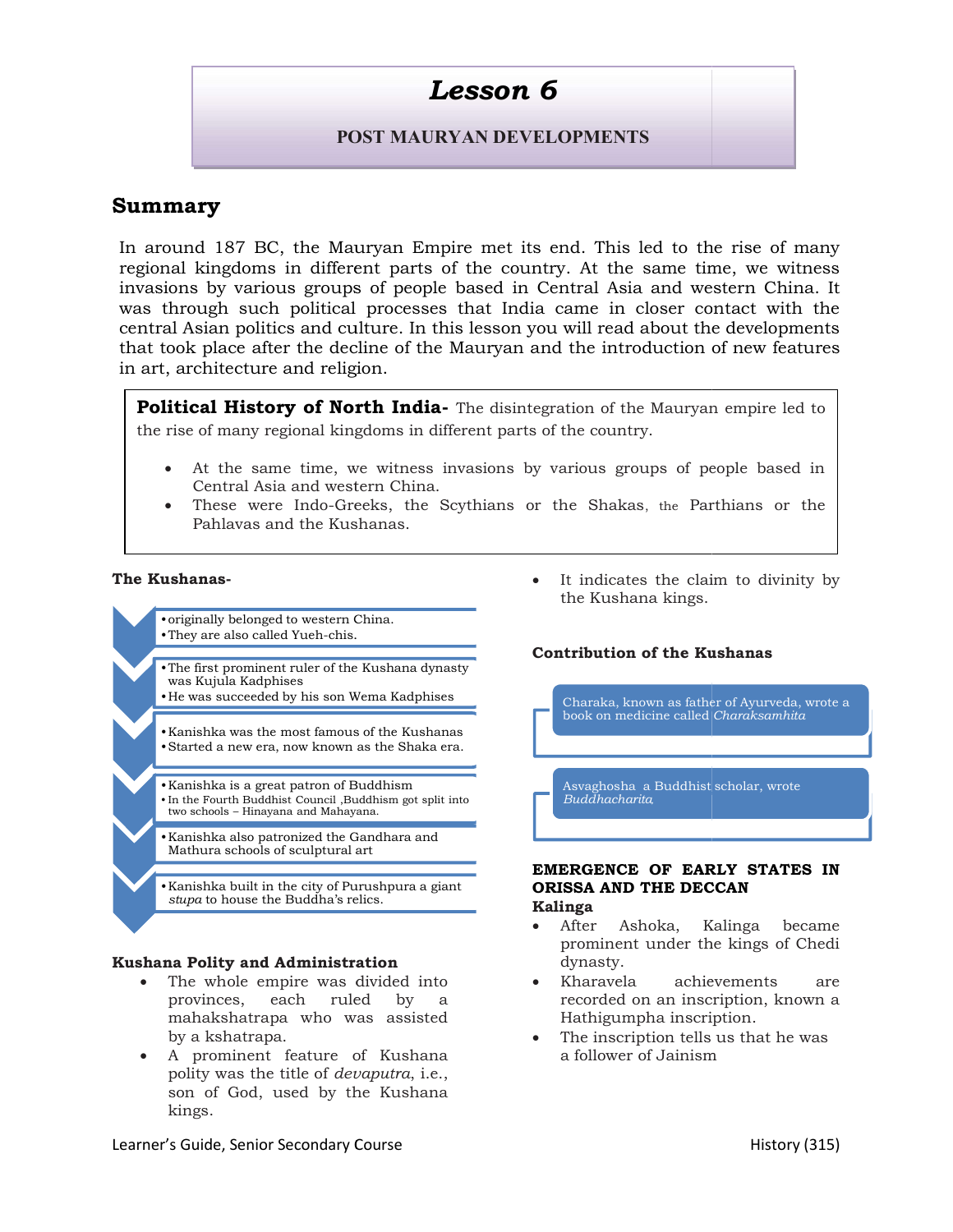#### THE SATAVAHANAS

- •Gautamiputra Satakarni (first century AD) is considered to be the greatest of the Satavahana rulers.
- •capital at Pratishthana near Aurangabad in Maharashtra.
- •Satavahanas kings were succeeded by the Kings of lkshvaku dynasty

#### Satavahana Polity and Administration

- •kingdom was divided into subdivisions called aharas or rashtras
	- •lowest level of administration was a *grama*
	- •Amatyas -perhaps ministers or advisors of the

 $\bullet$  Revenue was collected both in cash and kind  $\bullet$  *Milindapanho* mentions

•Satavahanas kings were the first in Indian history to make tax free land grants to Buddhists and Brahmanas to gain religious merit

#### TRADE AND COMMERCIAL ACTIVITIES TRADE AND COMMERCIAL ACTIVITIES<br>Internal and External Trade Routes

- There were two major internal land routes in ancient India- Uttarapatha and Dakshinapatha.
- After the discovery of monsoons by Hippatus a Greek navigator in 45 AD, more and more sea voyages were used for trading purposes.
- Important ports of India on the western coast were (from north to south direction) Bharukachchha Sopara, Kalyana, Muziris, etc.
- Ships from these ports sailed to the Roman Empire through the Red Sea.
- Prominent ports on the eastern coast of India were Tamralipti (West Bengal), Arikamedu (Tamil Nadu Coast) etc.
- Sea trade was also conducted between Bharukachchha and the ports of Southeast Asia.

# **VAHANIAS**<br>
COMMERCIAL SURGENTIFIC SCRIPTION (THE CONDUCTS AND CONDUCT CONDUCTS (THE CONDUCTS CONDUCTS CONDUCTS)<br>
THE CONDUCTS CONDUCTS (THE CONDUCTS CONDUCTS)<br>
IN A CONDUCT CONDUCT CONDUCTS (THE CONDUCTS CONDUCTS)<br>
IN A •Gautamiputra Satakarni (first century AD)<br>
is considered to be the greatest of the<br>
Satavahana rulers.<br>
•capital at Pratishthana near Aurangabad in<br>
Maharashtra.<br>
•Satavahanas kings were succeeded by the<br>
Kings of lkshvak Funivirg trade between India and the Countril State<br>
Satavahana helins.<br>
Satavahanas kings of list based of the scenario of the South of the South of the South of the South of the Satavahanas kings were succeeded by the<br>
S West •Account of Indo in the book called Periplus of the Erythrean Sea •Romans exported gold and silver to India<br>•Imported several precious and<br>semiprecious stones •Imported several precious and semiprecious stones<br>•<br>Spices, perfumes, jewels, ivory and fine textiles, i.e., muslin were the main requirement of the Romans. Thriving trade between India and the<br> **Exacultion of Indo-Roman trade is given**<br>
in the book called *lereplass of the*<br>
in the book called *lereplass of the*<br> **Engineeral** Beeren precious since<br> **Exacultion** in the import Spices,

#### Crafts and Industries

Trade with West and Central Asia

- Milindapanho mentions 75 occupations of which 60 were associated with crafts.
- Ujjain was a prominent bead making centre.
- Mathura and Vanga (east Bengal) were famous for variety of cotton and silk textiles.
- Dying was a thriving craft in South India during this period

#### Guilds

- The communities of merchants were organised in groups known as Shreni or guilds under the head called sreshthi. associated with crafts.<br>
Ujjain was a prominent bead<br>
making centre.<br>
Mathura and Vanga (east Bengal)<br>
were famous for variety of cotton<br>
and silk textiles.<br>
Dying was a thriving craft in South<br>
India during this period<br>
T
- Sartha which signified mobile or caravan trading interregional traders.
- The leader of such a guild was called sarthavaha
- All craft vocations were also All craft vocations were also<br>organized into guilds, each under a headman called *Jyestha*.
- These included weavers, corn dealers, bamboo workers, oil manufacturers, potter potters etc.
- They also served as banks and received deposits from the public on a fixed rate of interest.